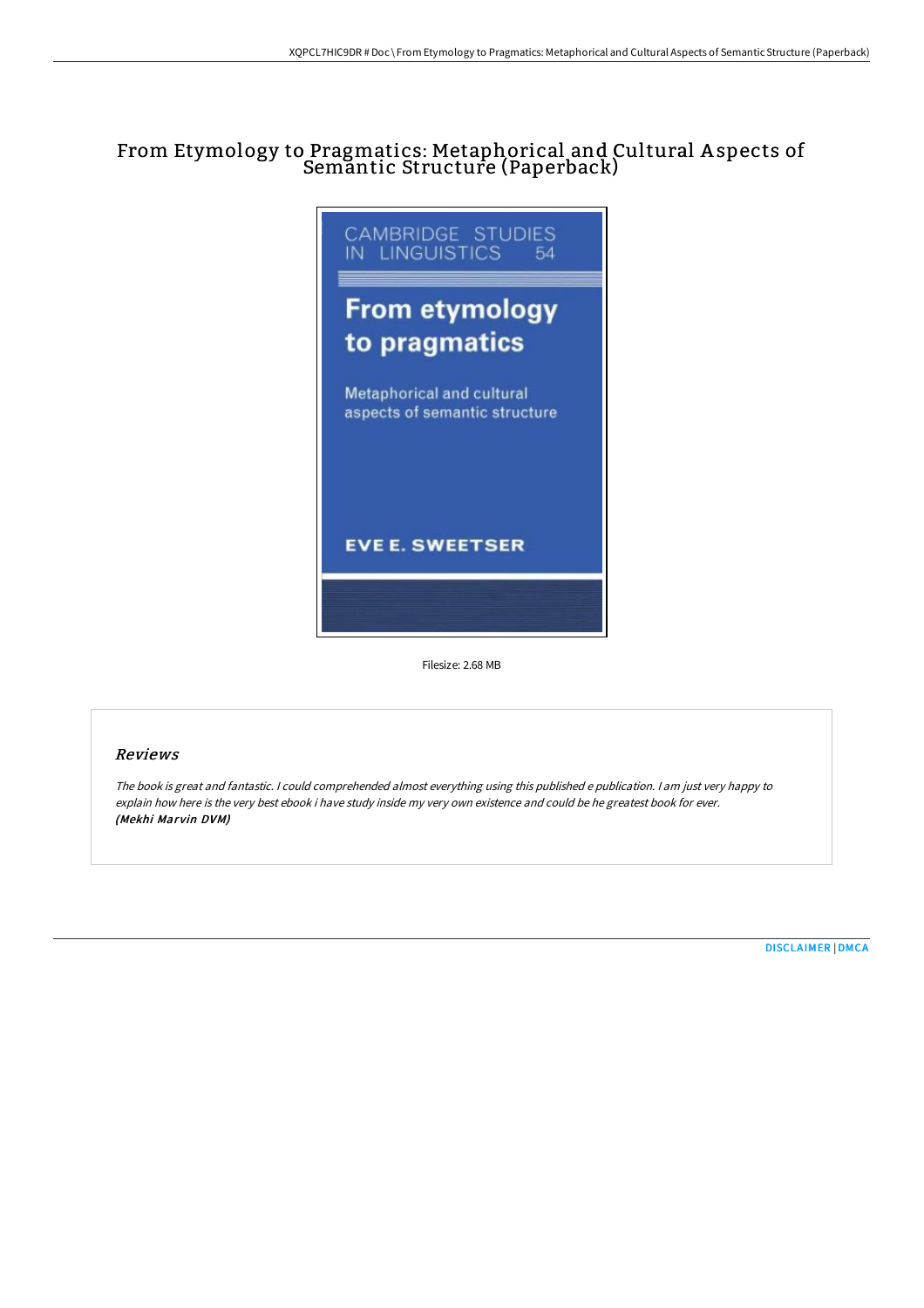## FROM ETYMOLOGY TO PRAGMATICS: METAPHORICAL AND CULTURAL ASPECTS OF SEMANTIC STRUCTURE (PAPERBACK)



To save From Etymology to Pragmatics: Metaphorical and Cultural Aspects of Semantic Structure (Paperback) PDF, please refer to the button listed below and save the ebook or gain access to additional information which might be related to FROM ETYMOLOGY TO PRAGMATICS: METAPHORICAL AND CULTURAL ASPECTS OF SEMANTIC STRUCTURE (PAPERBACK) book.

CAMBRIDGE UNIVERSITY PRESS, United Kingdom, 1992. Paperback. Condition: New. Reprint. Language: English . Brand New Book \*\*\*\*\* Print on Demand \*\*\*\*\*. This book offers a distinct approach to the analysis of the multiple meanings of English modals, conjunctions, conditionals and perception verbs. Although such ambiguities cannot easily be accounted for by feature-analyses of word meaning, Eve Sweetser s argument shows that they can be analysed both readily and systematically. Meaning relationships in general cannot be understood independently of human cognitive structure, including the metaphorical and cultural aspects of that structure. Sweetser shows that both lexical polysemy and pragmatic ambiguity are shaped by our metaphorical folk understanding of epistemic processes and of speech interaction. Similar regularities can be shown to structure the contrast between root, epistemic and speech-act uses of modal verbs, multiple uses of conjunctions and conditionals, and certain processes of historical change observed in Indo-European languages. Since polysemy is typically the intermediate step in semantic change, the same regularities observable in polysemy can be extended to an analysis of semantic change. This book will attract students and researchers in linguistics, philosophy, the cognitive sciences, and all those interested in metaphor.

Read From Etymology to Pragmatics: [Metaphorical](http://digilib.live/from-etymology-to-pragmatics-metaphorical-and-cu.html) and Cultural Aspects of Semantic Structure (Paperback) Online  $\mathbb{B}$ Download PDF From Etymology to Pragmatics: [Metaphorical](http://digilib.live/from-etymology-to-pragmatics-metaphorical-and-cu.html) and Cultural Aspects of Semantic Structure (Paperback)